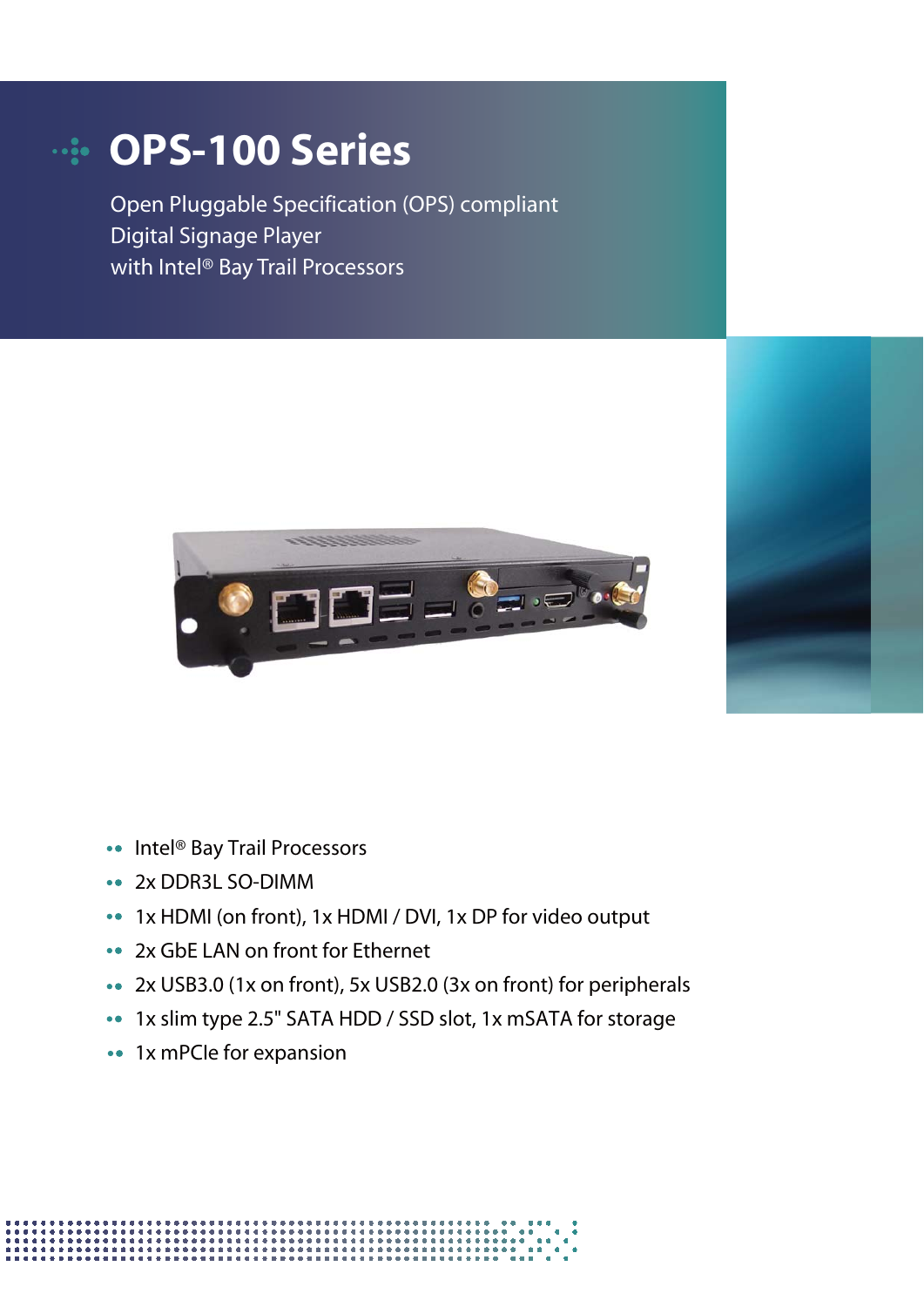#### **OPS-100 Series**

#### **Product Overview**

 $\bullet$  $\alpha$  $\alpha$ 

 $\sim$ 

 $\sim$ 

 $\alpha$  $\alpha$ 

 $\alpha$ 

OPS-100 series is a fanless OPS (Open Pluggable Specification) compliant media player which can help integrators fast and easily deploy, maintain and upgrade digital signage system through the standardized mechanical design and plug connector.

. . . . . . . . . . . . . . . . .

 $\alpha$  $\alpha$  .  $\alpha$  $\alpha$  $\alpha$  ,  $\alpha$  $\alpha$ 

> Trail Processors and 2x DDR3L SO-DIMM. It is suitable for cost-effective solution finders. In addition, it comes with 1x HDMI, 1x HDMI / DVI (by JAE), 1x DP (by JAE), 5x USB2.0 (2x by JAE), 2x USB3.0 (1x by JAE), 2x GbE and HD Audio for peripheral devices.

 $0.000$ 

 $\sim$ 

 $\overline{\phantom{a}}$ 

 $\alpha$ 

 $\mathbf{A} \cdot \mathbf{A} \cdot \mathbf{A} \cdot \mathbf{A}$ 

 $-0.0000$ 

 $\sim$  0.000  $\sim$ 

 $\sim$  0.000  $\pm$ 

 $\sim$  0

 $\sim$   $\sim$   $\sim$ 

 $\sim$ 

 $\sim$ 

 $\alpha$  ,  $\alpha$  ,  $\alpha$ 

 $\bullet$ 

 $\sim$ 

This embedded hardware platform features Intel® Bay

#### **Technical Information**

| <b>CPU Support</b>                                                  |  |  |  |
|---------------------------------------------------------------------|--|--|--|
| OPS-110: Intel® Celeron® J1900                                      |  |  |  |
| (Quad Core, 2M Cache, up to 2.42 GHz, FCBGA1170, 10W TDP)           |  |  |  |
| OPS-120: Intel® Celeron® N2930                                      |  |  |  |
| (Quad Core, 2M Cache, up to 2.16 GHz, FCBGA1170, 7.5W TDP)          |  |  |  |
| Memory                                                              |  |  |  |
| 2x DDR3L 1333 SO-DIMM up to 8GB                                     |  |  |  |
| <b>Graphic Controller</b>                                           |  |  |  |
| Intel <sup>®</sup> HD Graphics                                      |  |  |  |
| <b>Display Interfaces</b>                                           |  |  |  |
| 2x HDMI (1x on front, 1x by JAE, 1920x1080 @ 60Hz)                  |  |  |  |
| 1x DVI (by JAE, 1920 x 1080 @ 60Hz)                                 |  |  |  |
| 1x DP (by JAE, 2560 x 1600 @ 60Hz)                                  |  |  |  |
| <b>Multiple Display</b>                                             |  |  |  |
| Dual (only one output support b/w by-JAE DVI and by-JAE HDMI)       |  |  |  |
| <b>Audio Chipset</b>                                                |  |  |  |
| Realtek ALC662                                                      |  |  |  |
| <b>Audio Interfaces</b>                                             |  |  |  |
| 1x Line-in/Line-out/Mic-in (on front)                               |  |  |  |
| 1x Line-out (by JAE)                                                |  |  |  |
| Ethernet                                                            |  |  |  |
| 2x GbE LAN (RJ-45 on front, 1x Intel® I210-AT, 1x Realtek RTL8111G) |  |  |  |
| <b>USB</b>                                                          |  |  |  |
| 2x USB3.0 (1x Type A on front, 1x by JAE)                           |  |  |  |
| 5x USB2.0 (3x Type A on front, 2x by JAE)                           |  |  |  |
| Serial Ports                                                        |  |  |  |
| 1x UART (by JAE)                                                    |  |  |  |
| <b>Storage &amp; Expansion</b>                                      |  |  |  |
| 1x 2.5" SATA HDD / SSD (Slim type slot on front)                    |  |  |  |
| 1x mSATA (full size)                                                |  |  |  |
| 1x mPCle (full size)                                                |  |  |  |
| 1x SIM card holder                                                  |  |  |  |

Power Supply Connector: JAE Plug Connector (on rear) DC Jack (on rear, optional adapter required) Input Voltage: DC 12V / 19V Firmware BIOS: AMI uEFI BIOS w/ 64Mb SPI Flash Watchdog: Programmable WDT to generate system reset event H/W Monitor: Voltages, Temperatures Real Time Clock: SoC integrated RTC TPM: Optional for OPS-110 (Infineon SLB9635 TPM 1.2) **Cooling** 1x System Smart Fan (by JAE) Environmental Characteristics Operation Temp.: 0°C ~ 45°C / 32°F ~ 113°F Storage Temp.: -20°C ~ 80°C / -4°F ~ 176°F Humidity: 0% ~ 90% OS Support Windows 7, Windows 8, Linux Dimensions (W x D x H) 200 x 119 x 30 mm / 7.87" x 4.69" x 1.18" System Control & Monitoring 1x Power Button w/ LED (on front) 1x Reset Button (on front) 1x Storage LED (on front) 1x Wireless LED (on front) Mounting OPS-slot Mount Construction Metal Chassis Weight 1000 g / 2.20 lb Certification CE, FCC Class A

## **OPS-100 series I/Os**